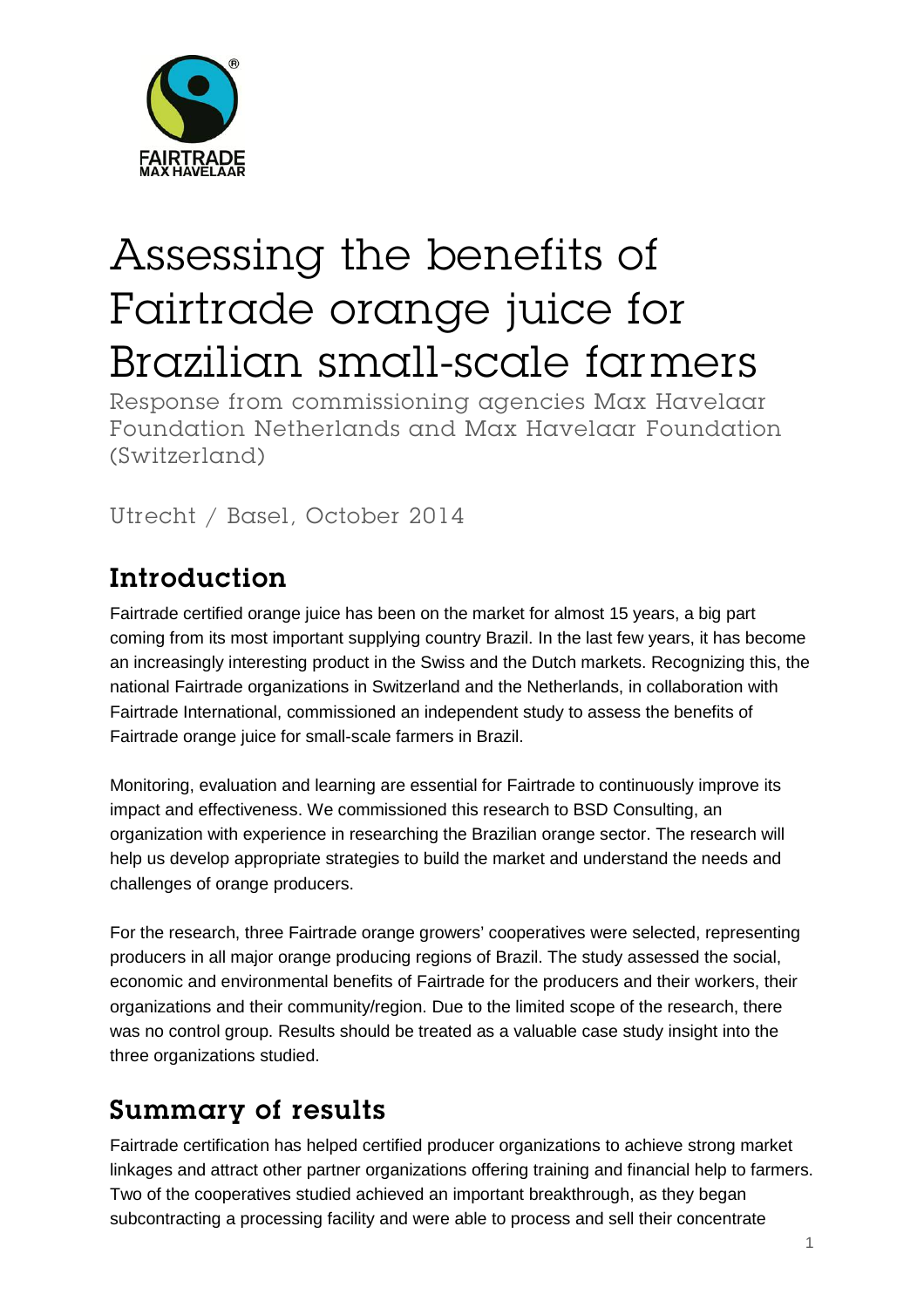

directly to the importer. This has helped the producer groups increase their independence and move up the supply chain. One producer has gained even more control over the sales of its product by building its own processing facility.

The research found that selling on Fairtrade terms has helped the small-scale producers survive during the crisis years in a market dominated by a few large companies. In Brazil, many non-certified small-scale farmers have left orange production and now rent out their land to large sugar cane producers. According to the management of some of the assessed cooperatives, Fairtrade certification was decisive in their economic survival as orange producers.

For the majority of producers interviewed, Fairtrade certification had a positive impact on their economic situation and quality of life. As a result of the increase in prices and Fairtrade Premium income, they were able to invest in education and improvement of housing. The safety net of the Fairtrade Minimum Price for orange juice reduced farmers' vulnerability to market volatility while strong and long-term relationships with buyers enabled sales in difficult market circumstances.

Compliance with the Fairtrade Standard has also helped to increase the quality governance and transparency within the cooperatives studied, which in turn has promoted trust between farmers and cooperatives. The development of strong internal control systems has supported enforcement of labour laws and safety regulations. Furthermore, Fairtrade certification has also supported a reduction of the use of pesticides and the fostering of occupational health and safety procedures among orange farmers.

#### Challenges and recommendations

Besides the positive findings, several challenges have come to light. The study showed that farm workers have not experienced the same improvements to livelihood experienced by the Fairtrade farmers. The report therefore recommends better inclusion of workers in the scope of certification of smallholder farmer organizations, which is fully acknowledged by Fairtrade.

A new Workers' Rights Strategy was approved by the Board of Fairtrade International in 2012. Implementation of the workers' rights strategy will include a series of activities, including:

- Determining the needs of workers in relation to the economic capabilities of smallholder farmers,
- Identifying best practices of employment in small producer organizations,
- Improving the protection of the rights of workers of smallholders under Fairtrade's Standard and